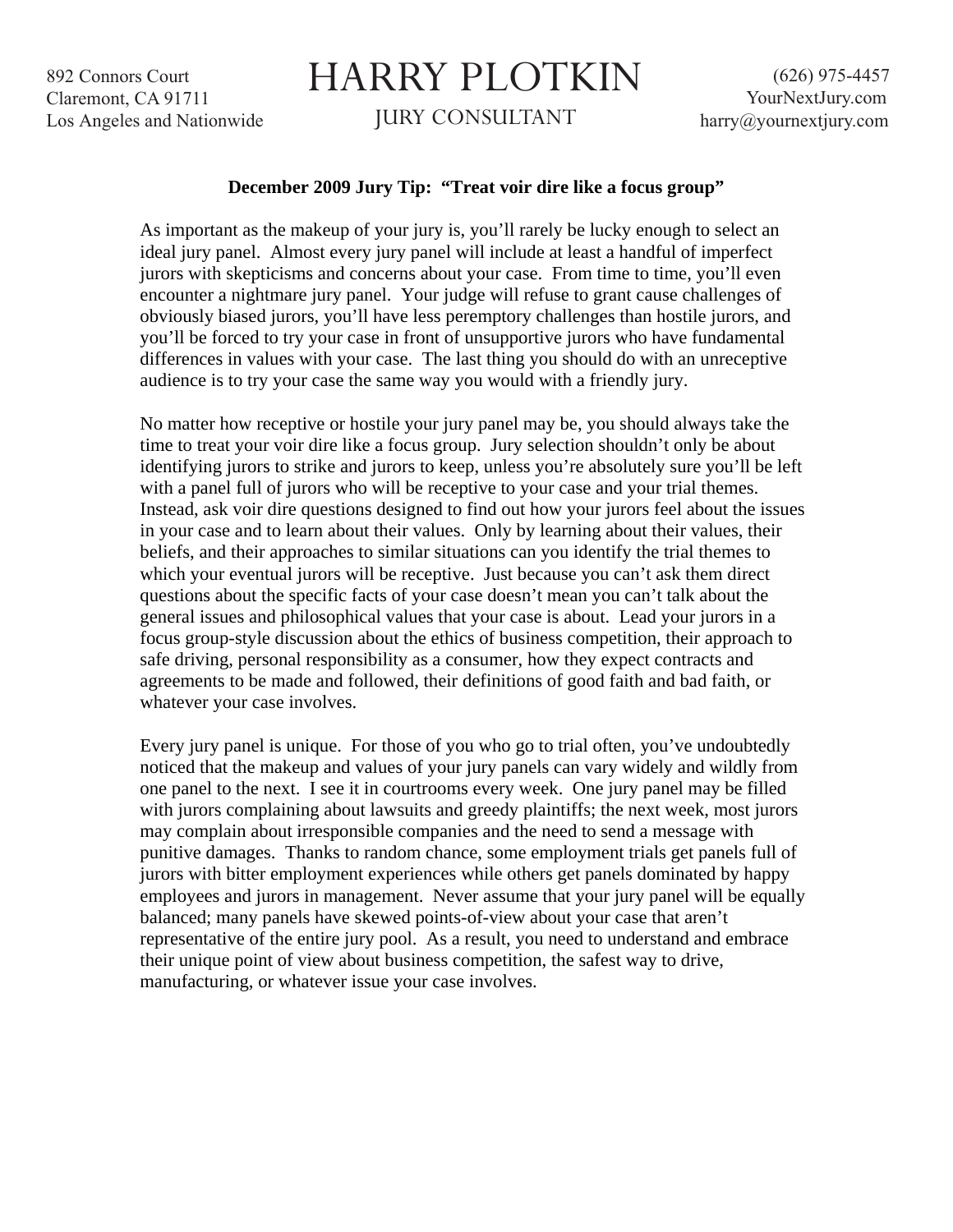Matching your trial themes and the values of your case to the values of your jurors is essential because of a phenomenon that psychologists call "confirmation bias." Even if you've never heard the phrase itself, you've no doubt observed it happening around you all the time, both on juries and in everyday life. Simply speaking, it means that people decide whether to believe or disbelieve new information based on how well the information is supported by their prior beliefs, instead of how credible the new information may be. When Aunt Janet doesn't invite Uncle Rick to Thanksgiving, the relatives who already dislike and distrust Janet will be convinced she skipped him intentionally and for spite; those who like Janet will be sure that she simply forgot or had a good reason. Few people who know Aunt Janet will be immune from developing suspicions, drawing conclusions, and pre-judging the situation, and virtually no one will remain totally objective until they hear both sides. It's easy to see why confirmation bias is an overwhelming factor in jury decision-making and the reason that I constantly preach the message that pre-dispositions matter much more than the evidence in trial. Confirmation bias explains why jurors who believe tobacco companies lied to smokers are instantly receptive to plaintiffs' arguments that manufacturers knowingly sold dangerous products in product liability trials, why insurance claim representatives have a hard time believing even the most genuine examples of disabilities or property damage, and why cynical union employees immediately distrust corporations accused of breaching contracts in business disputes.

Treat part of your voir dire—my apologies if your court severely limits your time—as a focus group on your jurors' relevant values. Ask them how they approach similar situations, and find out what they consider to be foolish, dangerous, or wrong. Ask questions about their values. Where do they think the lines of right and wrong should be drawn in the competitive business world? How safe should manufacturers make their products—or are warning labels enough? Should employers be expected to PREVENT harassment in the workplace or should they only be required to CORRECT harassment when it's responsibly reported to them? Are the spirit of a contract, the discussions that preceded it, and the expectations of both parties more important than the written terms? Should we only blame the driver who broke a driving law and caused an accident, or should we also blame the driver who failed to anticipate another driver's mistake and failed to drive defensively enough to avoid the accident? When you've selected your jury, removed the least receptive jurors, and find that you're left with a handful that have concerns, reservations, or differences in opinion, you'll be glad that you learned about your skeptical jurors. By using some of your time to get to know their unique values, you can tailor your trial themes and the way you present your case to match the values of your actual jurors.

As I've stressed before, a critical ingredient in every opening statement is to assuage your jurors' concerns that your case might be unreasonable, and the best way to build credibility is to convince your jurors that your case matches their values. Use what you've learned from your voir dire "focus group" to tailor your trial themes to what your jurors already believe.